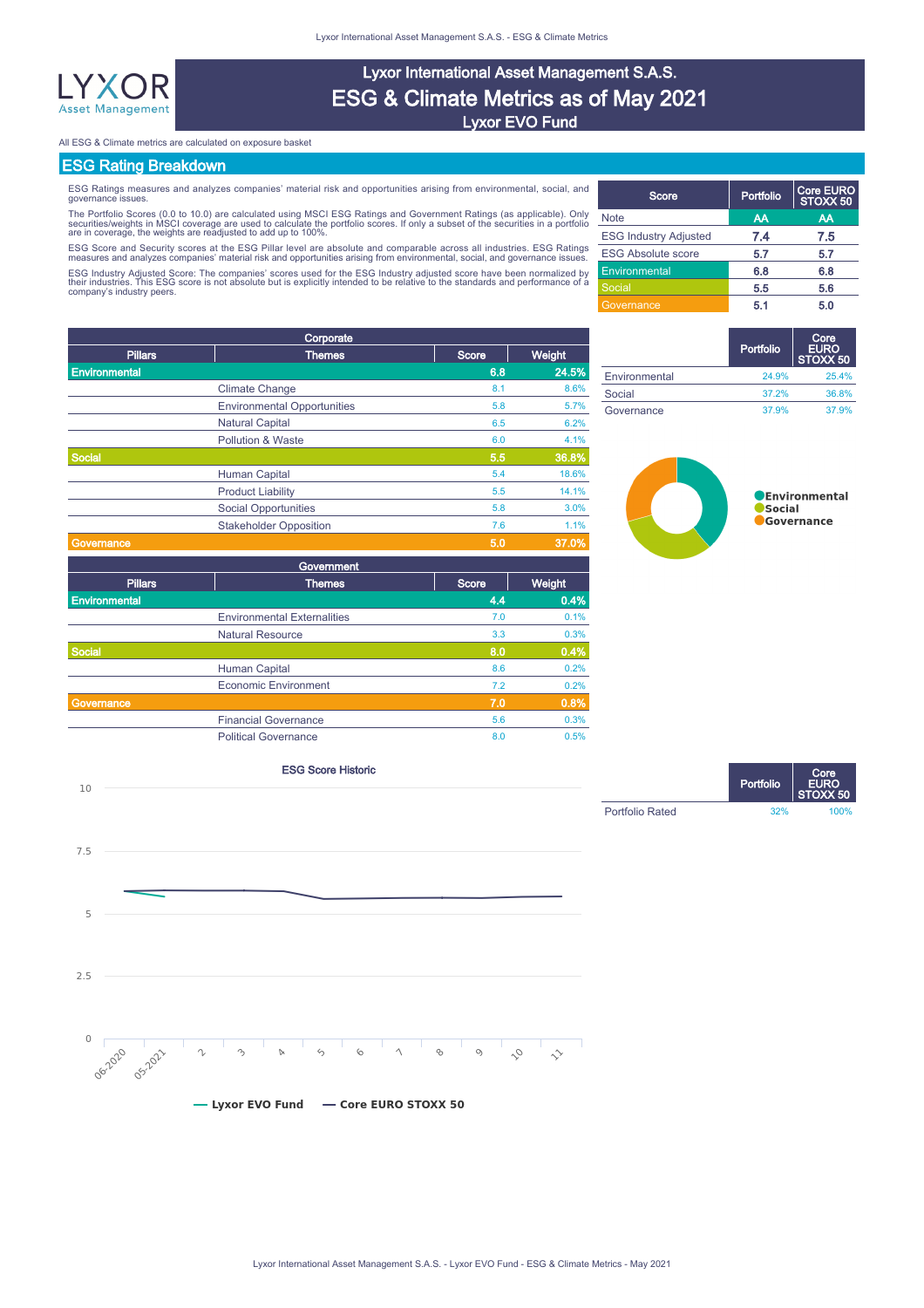## Breakdown Of Companies

Shows the portfolio ESG Rating Distribution.

| Sector                        | <b>AAA</b> | AA   | $\overline{A}$ | <b>BBB</b> | <b>BB</b> | B    | CCC | <b>Not</b><br><b>Rated</b> |
|-------------------------------|------------|------|----------------|------------|-----------|------|-----|----------------------------|
| <b>Communication Services</b> |            | 1.4% | 0.3%           | 1.4%       |           |      |     |                            |
| <b>Consumer Discretionary</b> | 2.5%       | 3.0% | 9.4%           | 1.9%       |           | 1.1% |     |                            |
| <b>Consumer Staples</b>       | 3.6%       | 2.7% | 0.6%           | $0.0\%$    |           |      |     |                            |
| Energy                        |            |      | 6.6%           |            |           |      |     |                            |
| Financials                    | 6.5%       | 9.5% | 2.2%           | 1.6%       |           |      |     |                            |
| <b>Health Care</b>            |            |      | 0.0%           | 4.7%       | 2.4%      | 0.0% |     |                            |
| Industrials                   | 2.3%       | 4.2% | 3.6%           | 0.7%       | 2.0%      |      |     |                            |
| <b>Information Technology</b> | 9.5%       | 2.6% | $0.0\%$        | 0.0%       | 1.4%      |      |     |                            |
| <b>Materials</b>              | 0.9%       | 0.0% | 6.7%           |            |           |      |     |                            |
| <b>Real Estate</b>            |            |      | 0.7%           |            |           |      |     |                            |
| <b>Utilities</b>              | 3.3%       |      | 0.7%           |            |           |      |     |                            |

For each issuer (Corporate & Government), ESG Industry sector is provided by MSCI ESG Ratings. To be noticed, Government issuers are classified as belonging to "Financials" Industry Sector.

#### Exposure to positive & negative trend

% companies with negative (downgrade) and positive (upgrade) ESG rating trend compared to previous year's ESG Rating.

|                      | Portfolio | Core.<br><b>EURO</b><br>STOXX 50 |
|----------------------|-----------|----------------------------------|
| Leaders (AAA,AA)     | 52%       | 53%                              |
| Average (A, BBB, BB) | 47%       | 46%                              |
| Laggards (B,CCC)     | 1%        | 1%                               |
|                      |           |                                  |



| <b>Trend Exposure</b> | Portfolio | Core<br><b>EURO</b><br>STOXX <sub>50</sub> |
|-----------------------|-----------|--------------------------------------------|
| Positive Trend        | 15.8%     | 11.7%                                      |
| <b>Stable</b>         | 70.3%     | 74 2%                                      |
| <b>Negative Trend</b> | 14.0%     | 14 0 <sub>%</sub>                          |

#### Business Activities

Shows your portfolio's exposure to a subset of potentially sensitive business activities, taking into account the proportion of the<br>issuer revenues in the respective activity and the issuer weight in the portfolio(\*).

(\*) As of August 31, 2019, the calculation of the portfolio's exposure has been revised and takes into account the revenue generated by the issuer.



| <b>Business</b>            | Portfolio | Core<br><b>EURO</b><br>STOXX <sub>50</sub> |
|----------------------------|-----------|--------------------------------------------|
| <b>Adult Entertainment</b> | 0.0%      | 0.0%                                       |
| Alcohol                    | 3.1%      | 3.6%                                       |
| Firearms                   | 0.0%      | 0.0%                                       |
| Gambling                   | 0.7%      | 0.8%                                       |
| <b>Generic Engineering</b> | 0.2%      | 0.3%                                       |
| <b>Nuclear Power</b>       | 0.2%      | 0.3%                                       |
| <b>Tobacco</b>             | 0.0%      | 0.0%                                       |
| Weapons                    | 0.5%      | 0.5%                                       |

| <b>Focus on Tobacco</b><br>Involvement | Portfolio | Core<br><b>EURO</b><br>STOXX 50 |
|----------------------------------------|-----------|---------------------------------|
| Producer                               | 0.0%      | 0.0%                            |
| <b>Distributor</b>                     | 0.0%      | 0.0%                            |
| Licensor                               | 0.0%      | 0.0%                            |
| Retailer                               | 0.0%      | 0.0%                            |
| Supplier                               | 0.0%      | 0.0%                            |

### Key Performance Indicator

Number (%) of female board member : Gender representation on corporate boards of directors refers to the proportion of men and women who occupy board member positions.

|                                  | Portfolio | Core<br><b>EURO</b><br>STOXX <sub>50</sub> |
|----------------------------------|-----------|--------------------------------------------|
| Number of female board<br>member | 41.1%     | 39.7%                                      |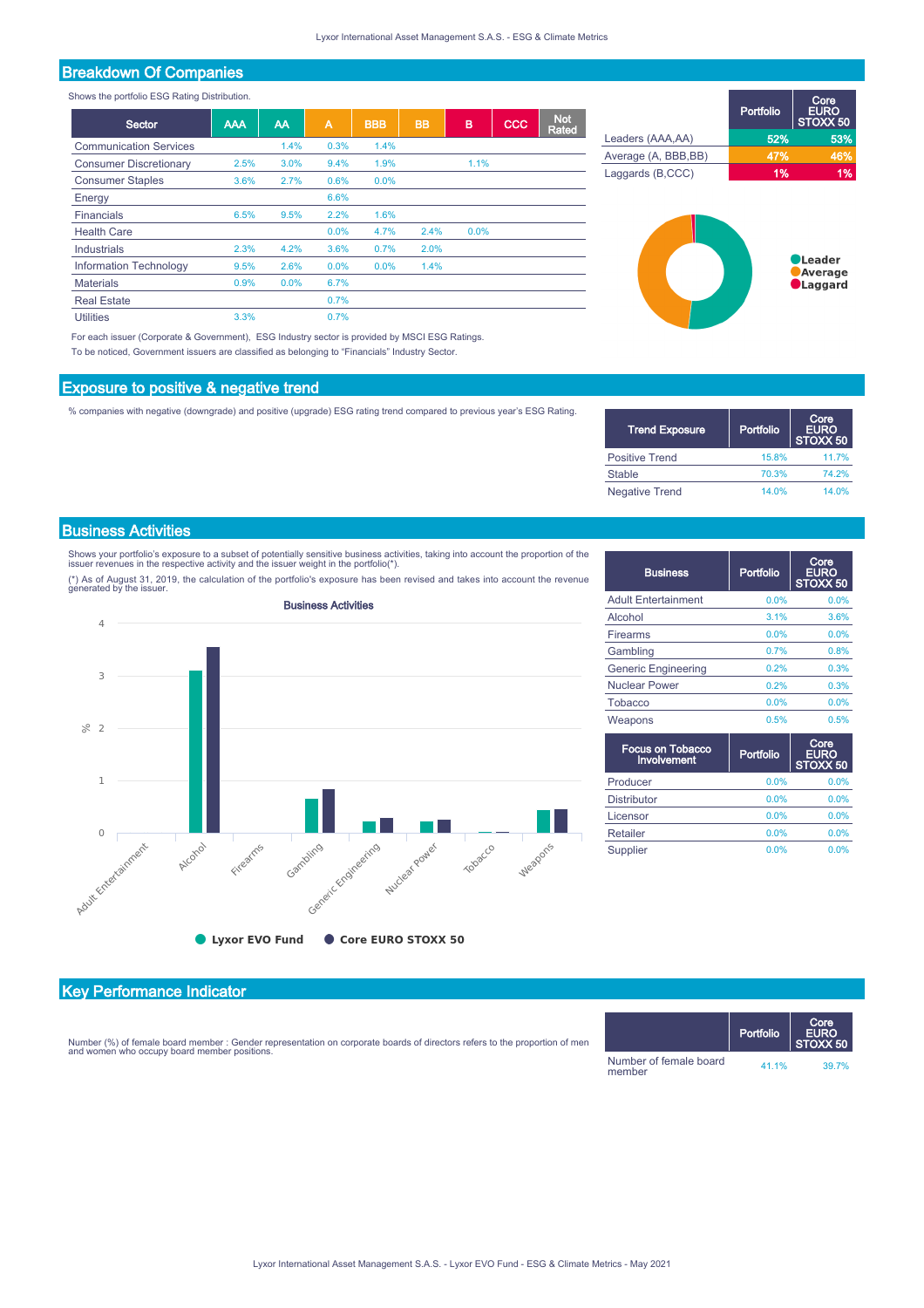#### Portfolio Exposure to ESG Controversies

Shows the percentage of portfolio securities with Red, Orange, Yellow and Green flagged ESG controversies.

Red: indicates that a company is involved in one or more very severe controversies;

Orange: indicates that a company has been involved in one or more recent severe structural controversies that are ongoing;

Yellow: indicates that a company is involved in severe-to-moderate level controversies;

Green: indicates that a company is not involved in any major controversies.

None: Sovereign and/or Companie not covered

|                    | <b>Portfolio</b> | Core,<br><b>EURO</b><br>STOXX 50 |
|--------------------|------------------|----------------------------------|
| <b>Red Flag</b>    | 1.3%             | 1.7%                             |
| Orange Flag        | 26.4%            | 26.0%                            |
| <b>Yellow Flag</b> | 52.7%            | 49.1%                            |
| Green Flag         | 19.6%            | 23.1%                            |
| No Flag            | 0.0%             | 0.0%                             |





#### Portfolio Exposure to UN Global Compact Controversies

The Ten Principles of the United Nations Global Compact are derived from: the Universal Declaration of Human Rights, the<br>International Labour Organization's Declaration on Fundamental Principles and Rights at Work, the Rio

#### **SIGNALS**

Fail: A Fail signal indicates that the company is implicated in one or more controversy cases involving misconduct or accident<br>where there are credible allegations that the company or its management inflicted serious large either ongoing or concluded within the last three years.

Watch List: A Watch List signal indicates that the company is implicated in one or more ongoing controversy cases where<br>MSCI ESG Research has assessed that its involvement is serious and warrants ongoing monitoring but, ba

Pass: A Pass signal indicates that the company has not been implicated (within the last three years) in any controversy case<br>constituting a breach or near-breach of the Global Compact. Any company that does not receive a W

| Signal            | Portfolio | Core<br><b>EURO</b><br>STOXX 50 |
|-------------------|-----------|---------------------------------|
| Fail              | 1.3%      | 1 7%                            |
| <b>Watch List</b> | 14.6%     | 17.4%                           |
| Pass              | 84 1%     | 80.9%                           |

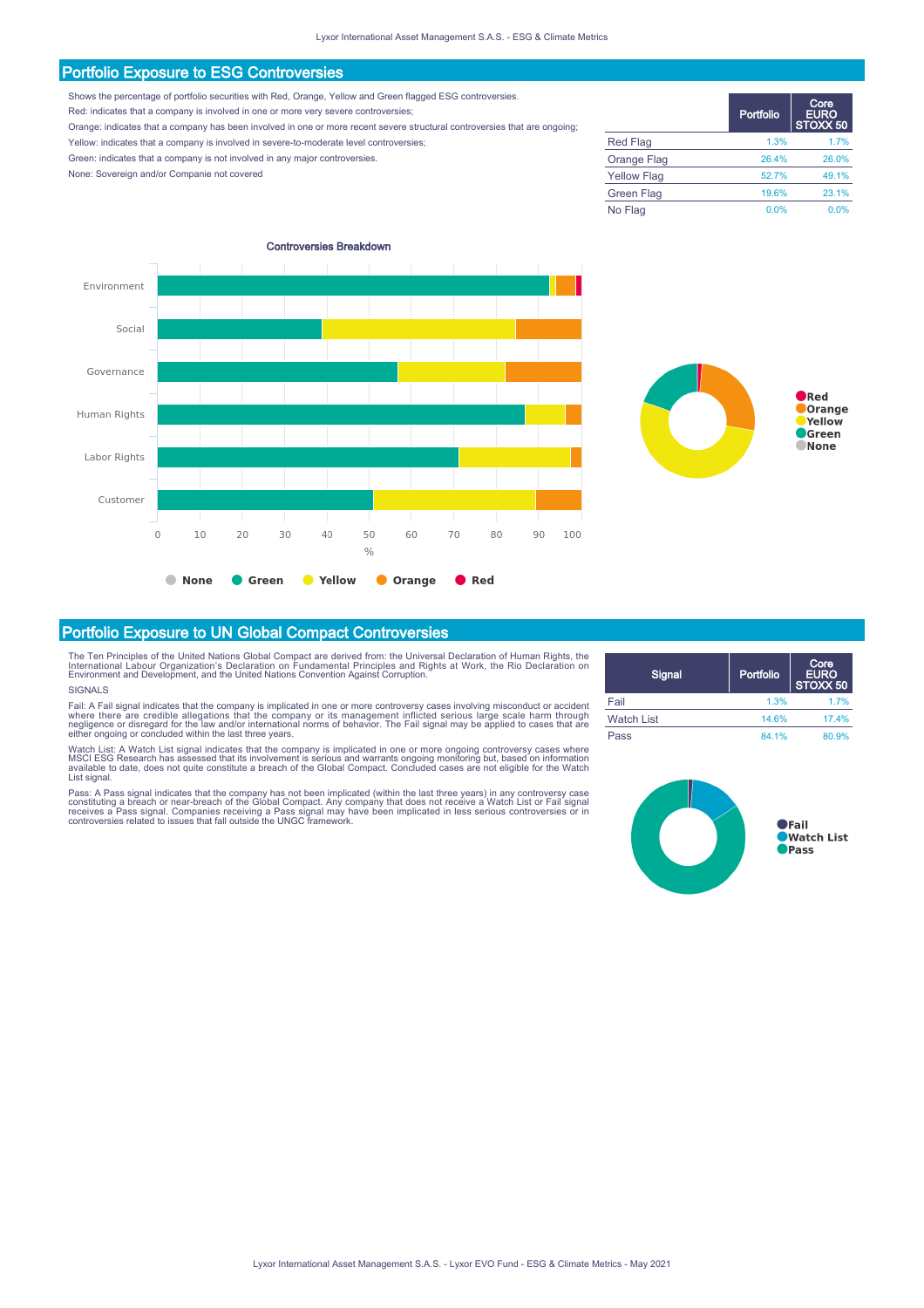| <b>Portfolio Carbon Footprint</b>                                                                                                                                                                                                                                                                                |                                     |           |                                 |
|------------------------------------------------------------------------------------------------------------------------------------------------------------------------------------------------------------------------------------------------------------------------------------------------------------------|-------------------------------------|-----------|---------------------------------|
| The GHG Protocol, developed by the world Resources Institute (WRI) and the World Business Council on Sustainable<br>Development (WBSCD) sets the global standard for how to measure, manage and report greenhouse gas emissions.<br>This will provide investors some insight of their current financed emissions |                                     | Portfolio | Core<br><b>EURO</b><br>STOXX 50 |
| LYXOR has developed a proprietary methodology to carry out the carbon footprint measurement of its portfolios.                                                                                                                                                                                                   | Portfolio rated by weight           | 31.6%     | 100.0%                          |
| LYXOR relies on issuer's carbon and environmental metrics (companies and governments) provided by MSCI. These metrics                                                                                                                                                                                            | Scope 1 reported (ys.<br>estimated) | 100.0%    | 100.0%                          |
| are partly based on declarative data and / or are estimated.                                                                                                                                                                                                                                                     | Scope2 reported (vs<br>estimated)   | 98.1%     | 98.3%                           |
|                                                                                                                                                                                                                                                                                                                  |                                     |           |                                 |

The GHG Protocol has set the global standard for GHG reporting, notably the three scopes of reporting information: • Scope 1: Direct GHG Emissions from operations.

• Scope 2: Electricity indirect GHG Emissions. (the companies' indirect emissions from electricity, heating, or steam consumption).

• Scope 3: Other indirect GHG emissions.

The carbon footprint part of the report aims to account for the greenhouse gas emissions produced by the companies held in portfolio. The emissions are expressed in terms of carbon dioxide equivalents (CO2e).

LYXOR reports on all its funds, three Carbon intensities when transparency is allowed:

• Total CO2e emissions: these represent the total and absolute carbon footprint of the portfolio

• Carbon emissions financed (tons CO2 e / \$M invested): they represent the carbon footprint of the standardized portfolio by \$M invested

• Carbon intensity (tons CO2e / \$M Sales): shows the carbon efficiency of the portfolio in terms of emissions per \$M of sales • Weighted Average Carbon Intensity (tons CO2e / \$M Sales): a measure of the portfolio's exposure to the most carbon-<br>intensive companies, reflected by the average carbon intensity of the companies (CO2 emissions normalize

These measures do not take into account all emissions induced by the company particularly those related to the use of products or upstream by suppliers (scope 3).

To tackle the Scope 3 Carbon emissions disclosure challenge, MSCI developed a model to estimate these emissions across each of the 15 categories (1) using a combination of revenue estimates and production data.

This type of detailed information may enhance investors' view of where carbon-transition risks lie across their portfolios. LYXOR provides a detailed Scope 3 estimation (upstream & downstream) in order to help fill in the gaps in companies' carbon-emission reporting, but there is a possible double counting when applied across a portfolio.

(1)For detail on the individual categories, see: "Technical Guidance for Calculating Scope 3 Emissions." Greenhouse Gas Protocol, October 2013.

Upstream 267.3 283.9

tCO2e/\$M invested Portfolio

Scope 1 24

Scope 1 & 2 Portfolio

Carbon Emissions tons

Carbon Intensity tons

Weighted Average Carbon Intensity tons CO2e/\$M sales

Weighted Average Carbon Intensity tons CO2e/\$M sales Scope 3 Est

Scope 2 6.4 14.6 Scope 3 estimated 213.5 414.1

Carbon Emissions tons 30.9 66.6<br>CO2e/\$M invested 30.9

Carbon Intensity tons 152.9 169.2<br>CO2e/\$M sales

Total 836.8 863.7 Downstream 569.5 579.8

Portfolio

Core EURO STOXX 50

Core EURO STOXX 50

144.9 170.4

Core EURO  $\times$  50

Sector Weight vs Contribution to Weighted Average Carbon Intensity Carbon Carbon Historic



Disclaime

\*Methodology change\*

LYXOR has decided to change its ownership-based approach considering both the equity and the debt components of the company owned by the investor.

Until now, to measure its portfolio carbon emissions, LYXOR used the market capitalization as a way to measure this ownership by multiplying the amount invested by a factor in tCO2/\$ mkt<br>cap. This ownership-based approach

As of 31st of July, Lyxor has reviewed its methodology and the allocation rule for the carbon emissions & fossil fuel reserves induced by its investments. Lyxor has decided to use the<br>Enterprise Value as we consider credit

\* EVIC = Market capitalization at fiscal year-end date + preferred stock + minority interest + total debt

The carbon footprint provides a historic snapshot of the emissions from the companies that make up the fund's equity portfolio. The calculations are not comprehensive and do not include<br>indirect emissions. The values will The metric says nothing about how the portfolio contributes to a low-carbon society.

The metric shall be viewed in the context of the fund management company's overall sustainability work.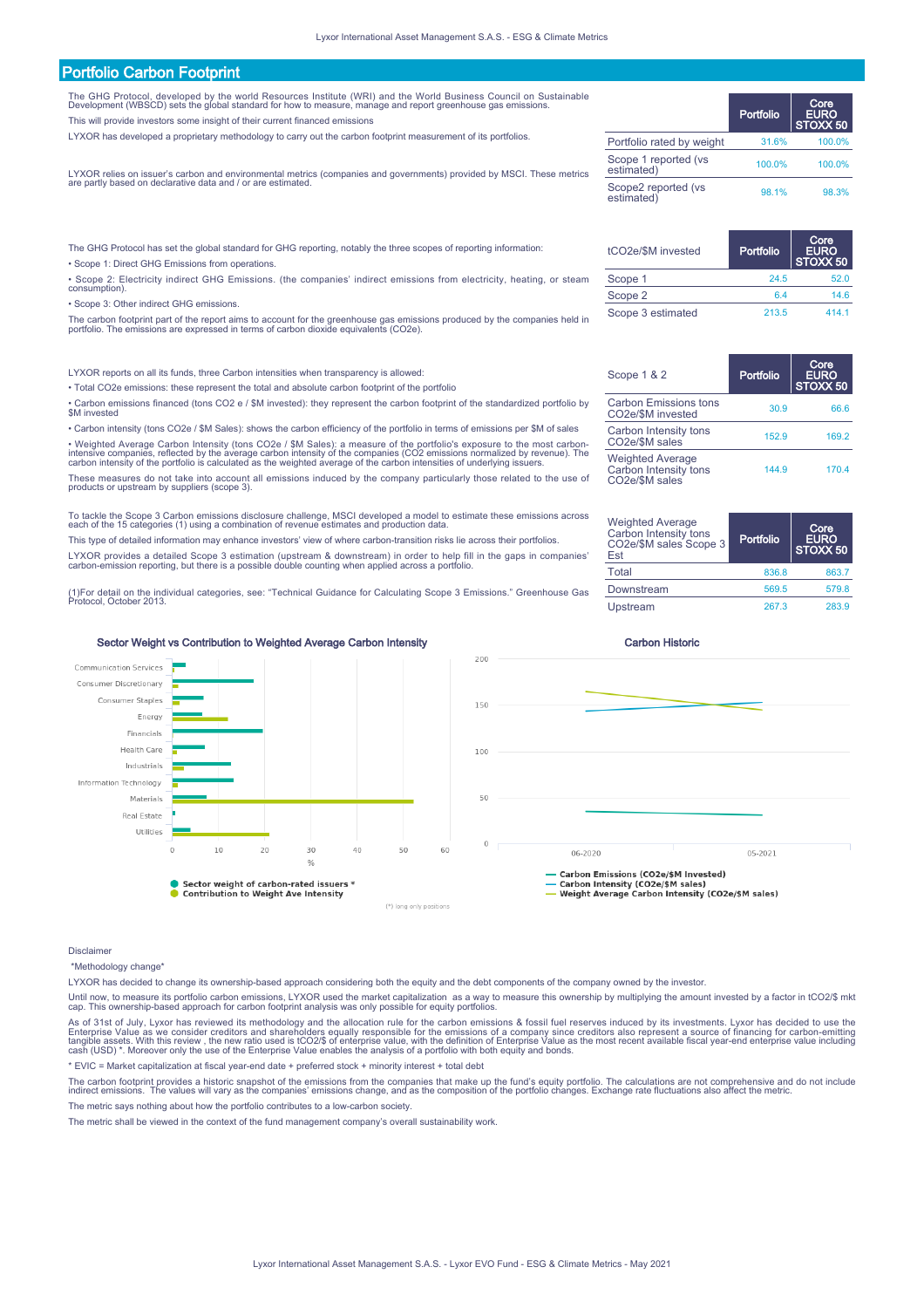#### Exposure to transition risk

#### 1.Weight of issuers holdings Fossil Fuel Reserves (\*)

The data on the right represents portfolio exposure to issuers with fossil fuel reserves (in terms of the weight of the portfolio rated in carbon), which may be stranded in the context of a low carbon transition.

Thermal coal reserves are the most carbon intensive and therefore the most at risk.

The brown area is defined as the percentage of MWh generated from fossil fuels or Share of fossil fuel energies or share of<br>the portfolio invested in fossil fuel extraction (to reflect products and services exposed to foss

(\*) within the portfolio rated in carbon.

#### 2.Stranded Assets: Fossil Fuel Reserves

Fossil fuel companies hold oil, gas and coal reserves that help determine their market value.

Oil, gas and coal reserves hold by fossil fuel companies determine their market value. These reserves are also the basis to<br>understanding the potential climate risks of burning these fuels. This emissions information is im risks to these companies and the planet.

The table shows the reserves for which an investor would be responsible based on comparable dollar investments in the portfolio and benchmarks.

MMBOE stands for Million Barrels of Oil Equivalents.

These metrics include only corporate issuers rated in Carbon.

#### 3.Stranded Assets: Potential Emissions from Fossil Fuel Reserves

Different fuels have different carbon content and different net calorific value. To make reserves of these fuels comparable in terms of contribution to greenhouse gas emissions, we calculate the potential emissions of the fuels and express these as tons of CO2 using the Potsdam Institute methodology.

In that the total potential emissions of existing known fossil fuel reserves vastly exceed the limit of emissions that scientific<br>consensus indicates must be met in order to manage climate change, many of these reserves ma

The brown area is defined as the percentage of MWh generated from fossil fuels or Share of fossil fuel energies or share of<br>the portfolio invested in fossil fuel extraction (to reflect products and services exposed to foss

These metrics include only corporate issuers rated in Carbon.

#### 4.Stranded Assets: High Impact Fossil Fuel Reserves

Certain fuels such as coal, oil sands, shale oil and shale gas are arguably more exposed to stranded assets risk as they<br>have a higher carbon content than other types of oil and gas. Coal is by far the most carbon intensiv

With regards to coal, the carbon stranded assets debate has focused on thermal coal, which is mainly used in power<br>generation. While both thermal and metallurgical coal have a high carbon content, metallurgical, or coking

These metrics include only corporate issuers rated in Carbon.

Weight of Holdings Owning Fossil Fuel Reserves **Potential Emissions From Reserves** Potential Emissions From Reserves  $125$  $10$  $7.5$  $\leq$ F,  $25$  $\circ$ Fossil Fuel Reserves Thermal Coal Natural Gaz Lyxor EVO Fund Core EURO STOXX 50

# Fossil Fuel Reserves 10.5% 9.2% Thermal Coal 0.0% 0.0% Natural Gaz 10.5% 9.2% Oil 10.5% 9.2%

Weight of issuers holding Fossil Fuel Reserves (\*)

Portfolio

ore<br>P∩ EŪ  $\bar{\epsilon}$ 50

| Based on investment of: \$1,000,000 |           |                  |
|-------------------------------------|-----------|------------------|
|                                     | Core      |                  |
|                                     | Portfolio | EURO<br>STOXX 50 |
| Thermal Coal (Tons)                 | n         |                  |
| Gas (MMBOE)                         | 0.0013    | 0.0019           |
| Oil (MMBOE)                         | 0.0011    | 0.0016           |

| Potential Emissions From Reserves (tCO2e/ \$M<br>invested) |           |                                 |
|------------------------------------------------------------|-----------|---------------------------------|
|                                                            | Portfolio | Core<br><b>EURO</b><br>STOXX 50 |
| <b>Metallurgical Coal</b>                                  | 0.0       | 0.0                             |
| <b>Thermal Coal</b>                                        | 0.0       | 0.0                             |
| Oil                                                        | 507.2     | 705.6                           |
| Gas                                                        | 425.7     | 615.5                           |
| Total                                                      | 932.9     | 1 3 2 1 . 2                     |

| <b>Potential Emissions from High impact Reserves</b><br>(tCO2e/ \$M invested) |           |                                            |
|-------------------------------------------------------------------------------|-----------|--------------------------------------------|
|                                                                               | Portfolio | Core<br><b>EURO</b><br>STOXX <sub>50</sub> |
| <b>Thermal Coal</b>                                                           | 0.0       | 0.0                                        |
| Oil Sands                                                                     | 76.8      | 87.0                                       |
| Shale Oil or Shale Gas                                                        | 0.0       | 0.0                                        |
| Sum High Impact<br>Reserves                                                   | 76.8      | 87.0                                       |
| Other                                                                         | 856.1     | 1 234 2                                    |

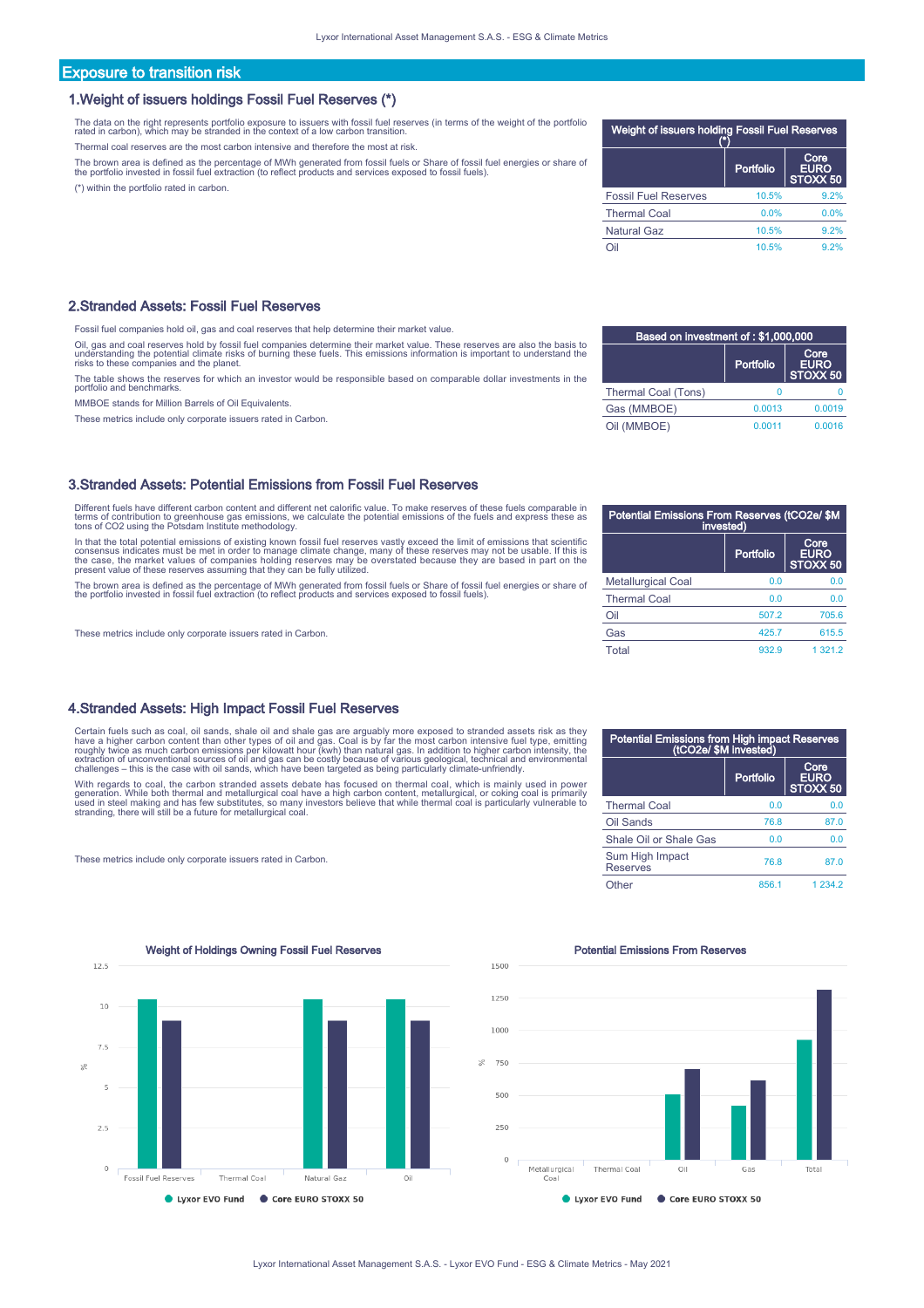#### Carbon Risk Management: Energy Initiatives

Companies have a variety of strategies to reduce emissions, including setting targets for reductions, using cleaner energy sources and managing energy consumption. While these efforts vary<br>considerably across companies. We These metrics include only corporate issuers rated in Carbon.

Use of Cleaner Energy Sources Energy Consumption Managment & Operational Efficiency

#### Target Effort







| Aggressive efforts          | 1.8%    |
|-----------------------------|---------|
| Some efforts                | 95.8%   |
| Limited efforts/Information | $0.0\%$ |
| No evidence                 | 2.4%    |

| Aggressive efforts          | 9.3%    |
|-----------------------------|---------|
| Some efforts                | 89.3%   |
| Limited efforts/Information | $0.0\%$ |
| No evidence                 | $1.4\%$ |
|                             |         |

| Aggressive efforts          | 10.0%     |
|-----------------------------|-----------|
| Some efforts                | $83\,2\%$ |
| Limited efforts/Information | $2.3\%$   |
| No evidence                 | 4 4%      |

#### Low Carbon Transition Score

The Low Carbon Transition Score(1) uses the issuers' carbon intensity to assign to each a score of exposure to transition<br>risks, while considering their capacity to manage those risks. This 0 to 10 grade classifies issuer

•Asset stranding: risk of holding assets which may become stranded

•Operational Transition: risk of increase in operational costs

•Product Transition: risk of a decrease in demand for high-carbon products and services

•Neutral: low exposure to transition risks

•Solutions: issuers well-positioned to capture opportunities associated to the growth in demand for low-carbon products. (1) Metric developed by MSCI

|                                           | Portfolio | Core<br><b>EURO</b><br>STOXX <sub>50</sub> |
|-------------------------------------------|-----------|--------------------------------------------|
| Low carbon transition<br>score            | 5.9       | 5.9                                        |
| Low carbon transition<br>management score | 6.3       | 6.3                                        |
|                                           |           |                                            |
|                                           | Portfolio | Core<br><b>EURO</b><br>STOXX <sub>50</sub> |
| <b>Operational Transition</b>             | 10.4%     | 10.4%                                      |
| <b>Production Transition</b>              | 10.4%     | 10.4%                                      |
| <b>Neutral</b>                            | 71.1%     | 71.1%                                      |

#### Energy mix of energy producers within the portfolio

The company's fuel mix is estimated by taking the ratio of power-generation volume by fuel type (reported or estimated) and the total power-generation volume.

The row data used are the company-reported power-generation volume (MWh) by fuel type, where available. Where<br>companies report total power-generation volume and percentages by fuel type rather than power-generation volume Source : MSCI ESG Research



Portfolio Core EURO STOXX 50 Share of issuers in terms of power generation in portfolio 3.4% 9.3%

# Power generation by fuel as maximum percentage of total (rebased at 100%)



|                     | Portfolio | Core<br><b>EURO</b><br>STOXX <sub>50</sub> |
|---------------------|-----------|--------------------------------------------|
| Hydro               | 18.3%     | 18.5%                                      |
| <b>Liquid Fuel</b>  | 3.3%      | 3.3%                                       |
| <b>Natural Gas</b>  | 43.3%     | 43.8%                                      |
| Nuclear             | 11.6%     | 11.3%                                      |
| <b>Renewables</b>   | 16.3%     | 15.9%                                      |
| <b>Thermal Coal</b> | 7.2%      | 7.2%                                       |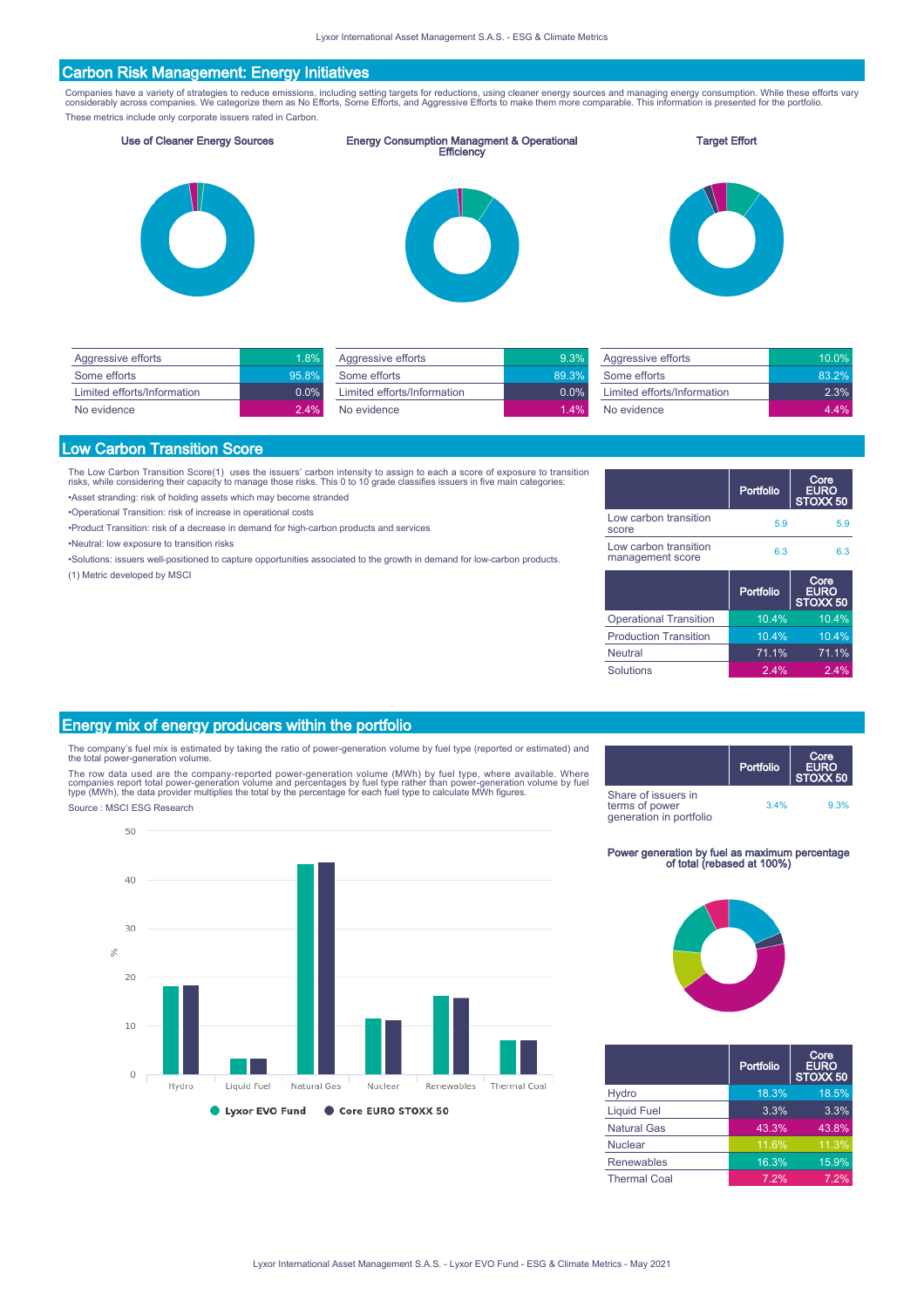#### Exposure to issuers offering environmental solutions

The data represent the portfolio's exposure to issuers offering environmental solutions (in terms of the weight of the portfolio<br>rated in Carbon) and the type of solutions proposed: energy efficiency, alternative energy, s

The green area is defined as the percentage of outstandings invested in companies whose activity contributes to the fight<br>against climate change (to reflect eco-solutions / green products).

Weight of Companies rated in Carbon Offering Clean Technology Solutions



| Weight of portfolio issuers rated in Carbon with a<br>revenue dedicated to environmental solutions<br>between |           |                                 |
|---------------------------------------------------------------------------------------------------------------|-----------|---------------------------------|
|                                                                                                               | Portfolio | Core<br><b>EURO</b><br>STOXX 50 |
| $[1 - 19.9%]$                                                                                                 | 23.7%     | 23.7%                           |
| $[20-49.9%]$                                                                                                  | 2.6%      | 2.5%                            |
| [50-100%]                                                                                                     | 0.1%      | 0.0%                            |

| Weight of portfolio issuers rated in Carbon<br>Offering Clean Technology Goods & Services |           |                                        |
|-------------------------------------------------------------------------------------------|-----------|----------------------------------------|
| <b>Theme</b>                                                                              | Portfolio | Core<br><b>EURO</b><br><b>STOXX 50</b> |
| <b>Alternative Energy</b>                                                                 | 18.4%     | 17.9%                                  |
| <b>Energy Efficiency</b>                                                                  | 19.7%     | 22.1%                                  |
| <b>Green Building</b>                                                                     | 2.1%      | 1.9%                                   |
| <b>Pollution Prevention</b>                                                               | 4 7%      | 4.8%                                   |
| Sustainable Water                                                                         | 5.4%      | 5.6%                                   |
| Sustainable Agriculture                                                                   | 0.0%      | 0.0%                                   |

#### Revenue exposure to environmental solutions which contribute to Substainable Development Goals

Revenue exposure to environmental solutions reflects the extent to which company revenue is exposed to products and<br>services that help solve the world's major environmental challenges. It is calculated as a weighted averag



| <b>Environmental Solutions Contribution</b> |           |                                 |
|---------------------------------------------|-----------|---------------------------------|
| <b>Theme</b>                                | Portfolio | Core<br><b>EURO</b><br>STOXX 50 |
| <b>All Environmental</b><br>Solutions       | 3.1%      | 3.1%                            |
| <b>Alternative Energy</b>                   | 0.7%      | 0.7%                            |
| <b>Energy Efficiency</b>                    | 1.9%      | 2.1%                            |
| <b>Green Building</b>                       | 0.2%      | 0.2%                            |
| <b>Pollution Prevention</b>                 | 0.1%      | 0.1%                            |
| Sustainable Water                           | 0.1%      | 0.1%                            |
| Sustainable Agriculture                     | 0.0%      | 0.0%                            |

#### Estimated environmental share eligible for European taxonomy

Give an estimation of the green part of its portfolio (share of the turnover of the underlying assets that contributes to the transition)

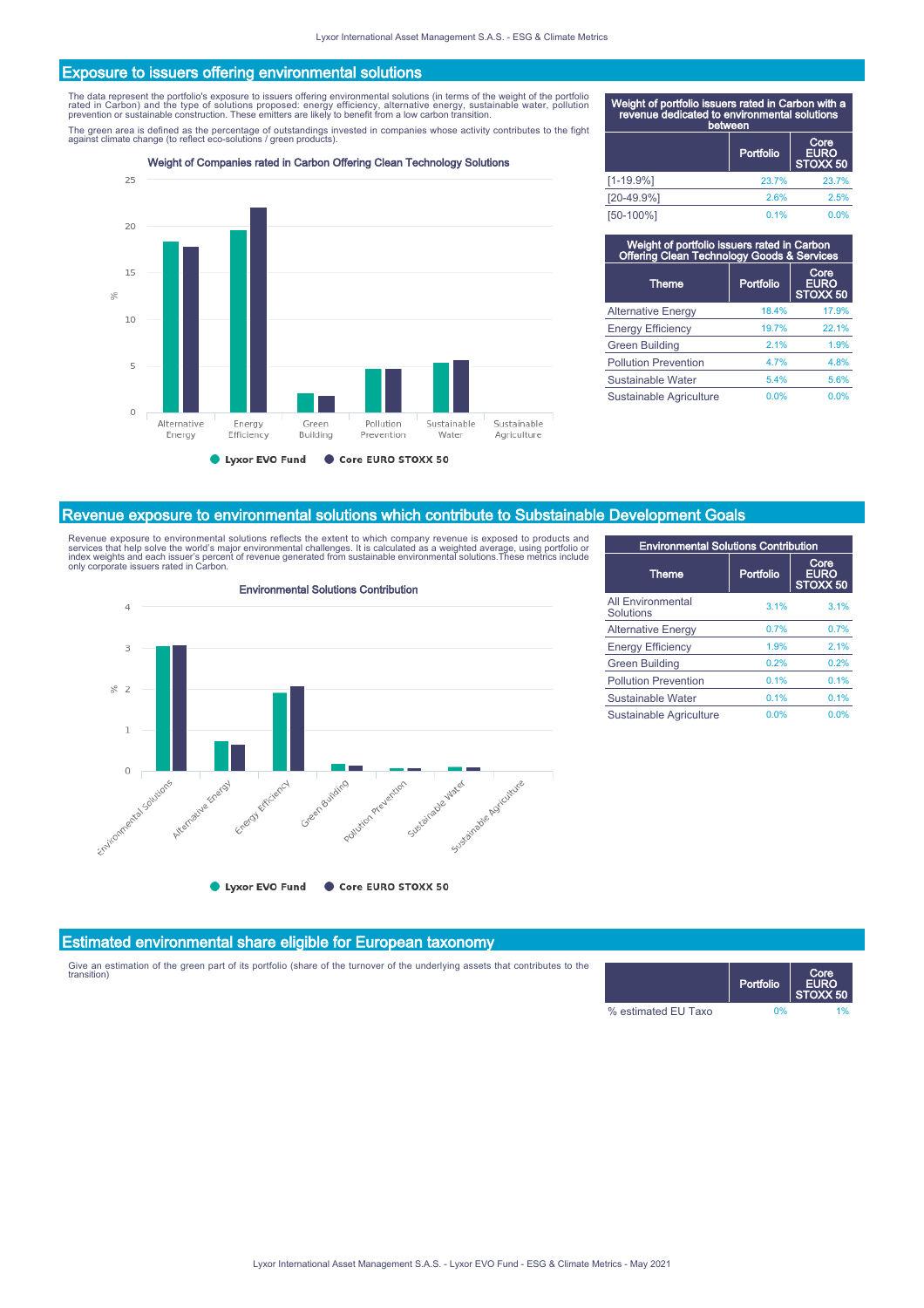#### Physical Risk Government

Climate change brings two families of risks that are relevant for the financial sector: transition risks related to the impacts of policies to reduce greenhouse gas (GHG) emissions and physical<br>risks resulting from damage

#### Climate Protection Index Score of sovereign issuers

This indicator gives the score weighted by the weight of sovereign issuers in the portfolio of the Germanwatch climate performance index. www.climate-change-performance-index.org

above 75 (Very High) above 60 (high) above 50 (Medium) above 40 (Low) below 40 (Very Low)

| Climate Protection Index Score of sovereign<br>issuers in portfolio |               |                          |
|---------------------------------------------------------------------|---------------|--------------------------|
|                                                                     | Portfolio     | Core<br>EURO<br>STOXX 50 |
| Score                                                               | 53.7          | 0.0                      |
| Level                                                               | <b>Medium</b> | <b>Very Low</b>          |

#### Environment Performance Score of sovereign issuers

Assesses a country's environmental performance. Three data points are used to assess this sub-factor:

(1) the population affected by natural disasters,

(2) forest cover change, and

Not included in assessment

(3) Greenhouse gas (GHG) intensity trend.

Regions with a higher proportion of the population affected by natural disasters, reduction in forest cover and increase in GHG intensity score poorly. (Score: 0-10)

#### Environment Vulnerability Index of sovereign issuers

The Environmental Vulnerability Index reflects the extent to which the natural environment of a country is prone to damage<br>and degradation. This index contains indicators on weather and climate, geology, geography, ecosyst

Score indications are: below 215 (Resilient),

above 215 (at Risk),

above 265 (Vulnerable),

above 315 (Highly vulnerable) and

above 365 (Extremely vulnerable).

(Source: Vulnerability Index)

#### Temperature – Alignment of the portfolio with the Paris Agreement

The coverage of the alignment measurement under different climate scenarios is insufficient for the fund.

#### Physical Risk Corporate

#### 1. Physical Risk drivers by fund - High Climate Change Scenario 2030

The Trucost Climate Change Physical Risk dataset helps investors understand their exposure to climate change physical<br>impacts under future climate change scenarios. The Trucost dataset assesses company exposure to physical The physical risk scores presented represent a weighted average of the composite physical risk scores (ranging from 1- 100) for each constituent, capturing risks associated with seven climate change physical risk indicators.

The figure illustrates the drivers of climate change physical risks within the portfolio under a high climate change scenario in 2030.

To allow comparison with a benchmark, we have rebased to 100



| <b>Environment Performance Score of sovereign</b><br>issuers in portfolio |           |                          |  |
|---------------------------------------------------------------------------|-----------|--------------------------|--|
|                                                                           | Portfolio | Core<br>EURO<br>STOXX 50 |  |
| Score                                                                     | 77        | 0 O                      |  |

| <b>Environment Vulnerability Index of sovereign</b><br>issuers in portfolio |                             |                          |  |
|-----------------------------------------------------------------------------|-----------------------------|--------------------------|--|
|                                                                             | Portfolio                   | Core<br>EURO<br>STOXX 50 |  |
| Score                                                                       | 361.0                       |                          |  |
| Level                                                                       | <b>Highly</b><br>vulnerable | <b>Resilient</b>         |  |

|          | Portfolio | Core<br>  EURO<br> STOXX 50 |
|----------|-----------|-----------------------------|
| Score    | 51        | 52                          |
| Coverage | 92%       | 97%                         |

| Hazard             | Portfolio | Core<br><b>EURO</b><br>STOXX 50 |
|--------------------|-----------|---------------------------------|
| SeaLevelRise       | 4%        | 4%                              |
| Coldwave           | 32%       | 31%                             |
| Flood              | 3%        | 3%                              |
| Heatwave           | 8%        | 8%                              |
| Hurricane          | 2%        | 2%                              |
| <b>WaterStress</b> | 42%       | 42%                             |
| Wildfire           | 9%        | 9%                              |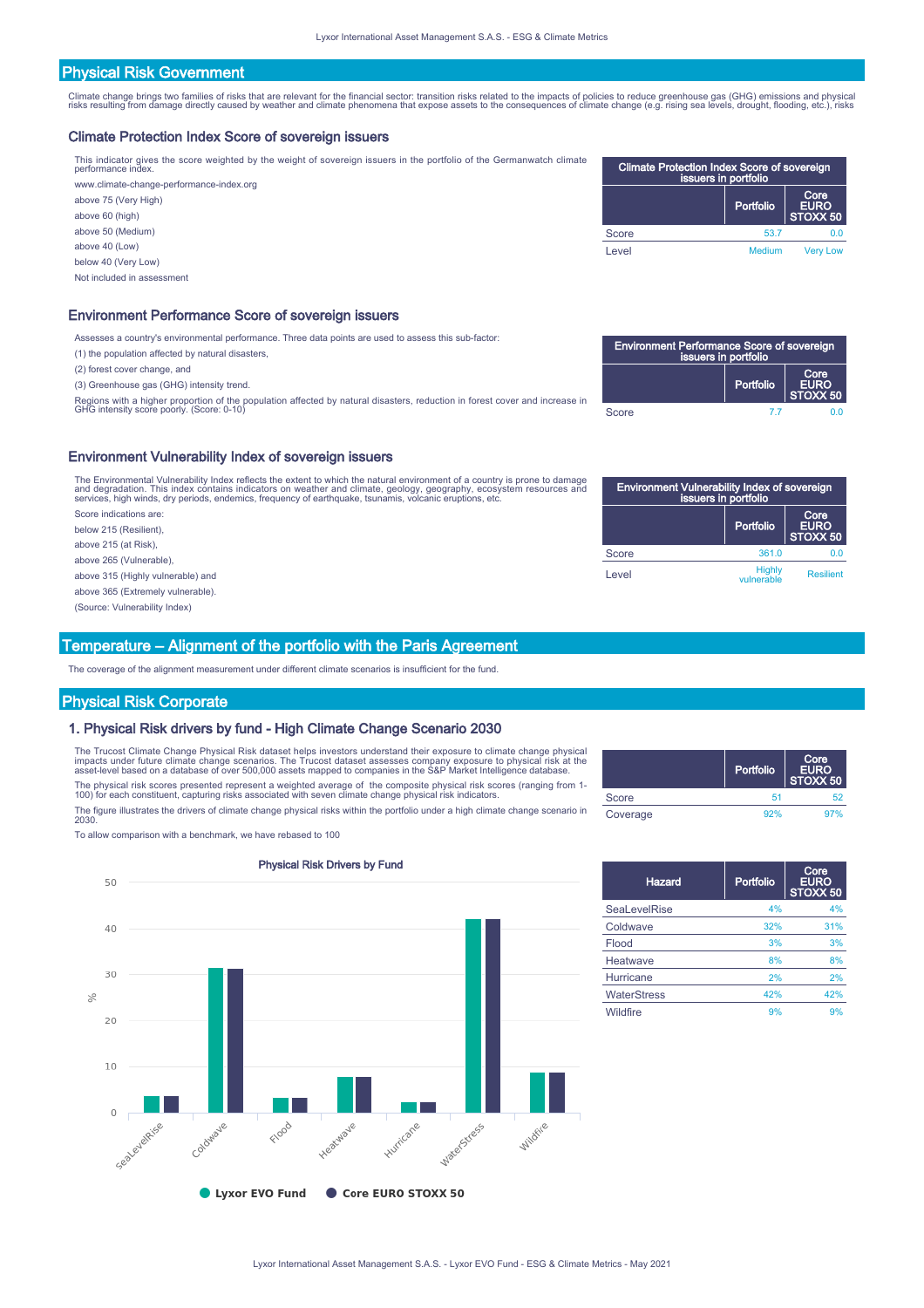#### 2. Percentage of Operations Risk exposure (Geographies & Business Segment)

Climate change brings two families of risks that are relevant for the financial sector: transition risks related to the impacts of policies to reduce greenhouse gas (GHG) emissions and<br>physical risks resulting from damage

Based on MSCI ESG research raw data, the assessment of the risk exposure for a corporate may be comprised two different areas of analysis, depending on the Key Issue:

• Business Segment Risk Exposure – analyzes the breakdown of a company's business in terms of revenues, assets, or operations

• Geographic Segment Risk Exposure – analyzes the breakdown of a company's geographic segments in terms of revenues, assets, or operations